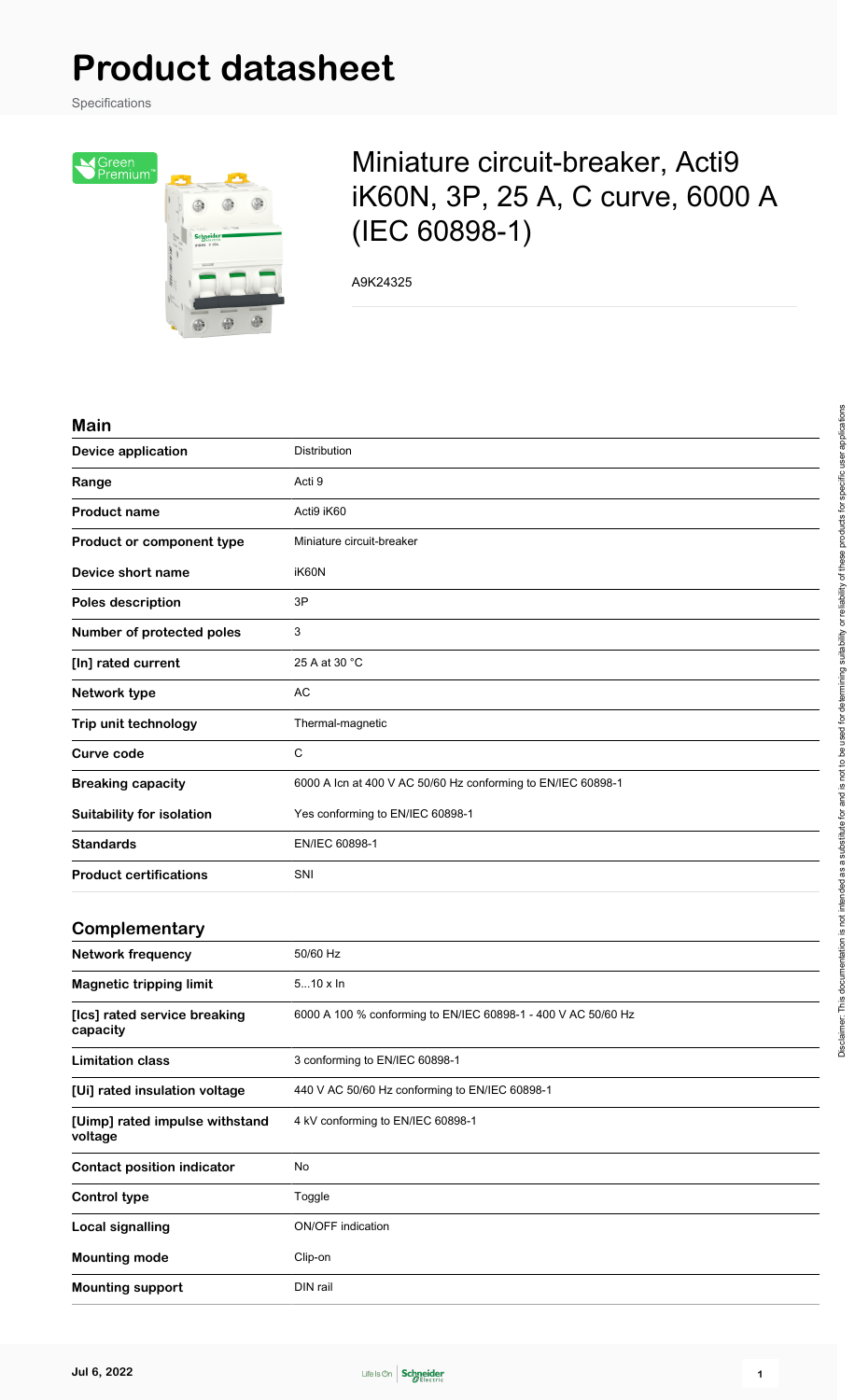| 9 mm pitches                   | 6                                                                                                                                   |
|--------------------------------|-------------------------------------------------------------------------------------------------------------------------------------|
| <b>Height</b>                  | 85 mm                                                                                                                               |
| Width                          | 54 mm                                                                                                                               |
| <b>Depth</b>                   | 78.5 mm                                                                                                                             |
| Net weight                     | 300 <sub>g</sub>                                                                                                                    |
| Colour                         | White                                                                                                                               |
| <b>Mechanical durability</b>   | 20000 cycles                                                                                                                        |
| <b>Electrical durability</b>   | 10000 cycles                                                                                                                        |
| Locking options description    | Padlocking device                                                                                                                   |
| <b>Connections - terminals</b> | Tunnel type terminal (top or bottom) 125 mm <sup>2</sup> rigid<br>Tunnel type terminal (top or bottom) 116 mm <sup>2</sup> flexible |
| Wire stripping length          | 14 mm for top or bottom connection                                                                                                  |
| <b>Tightening torque</b>       | 2 N.m top or bottom                                                                                                                 |
| Earth-leakage protection       | Without                                                                                                                             |

#### **Environment**

| IP degree of protection                  | IP20 conforming to IEC 60529   |
|------------------------------------------|--------------------------------|
| <b>Pollution degree</b>                  | 2 conforming to EN/IEC 60898-1 |
| Overvoltage category                     | Ш                              |
| Ambient air temperature for<br>operation | $-2560 °C$                     |
| Ambient air temperature for<br>storage   | $-4085 °C$                     |

## **Packing Units**

| <b>PCE</b>      |
|-----------------|
| $\mathbf 1$     |
| 298.0 g         |
| 5.5 cm          |
| 7.5 cm          |
| 9.5 cm          |
| P <sub>12</sub> |
| 352             |
| 125.176 kg      |
| 45 cm           |
| 80 cm           |
| 120 cm          |
| BB1             |
| 4               |
| 1.25 kg         |
| 8.5 cm          |
| 10 cm           |
| 22 cm           |
|                 |